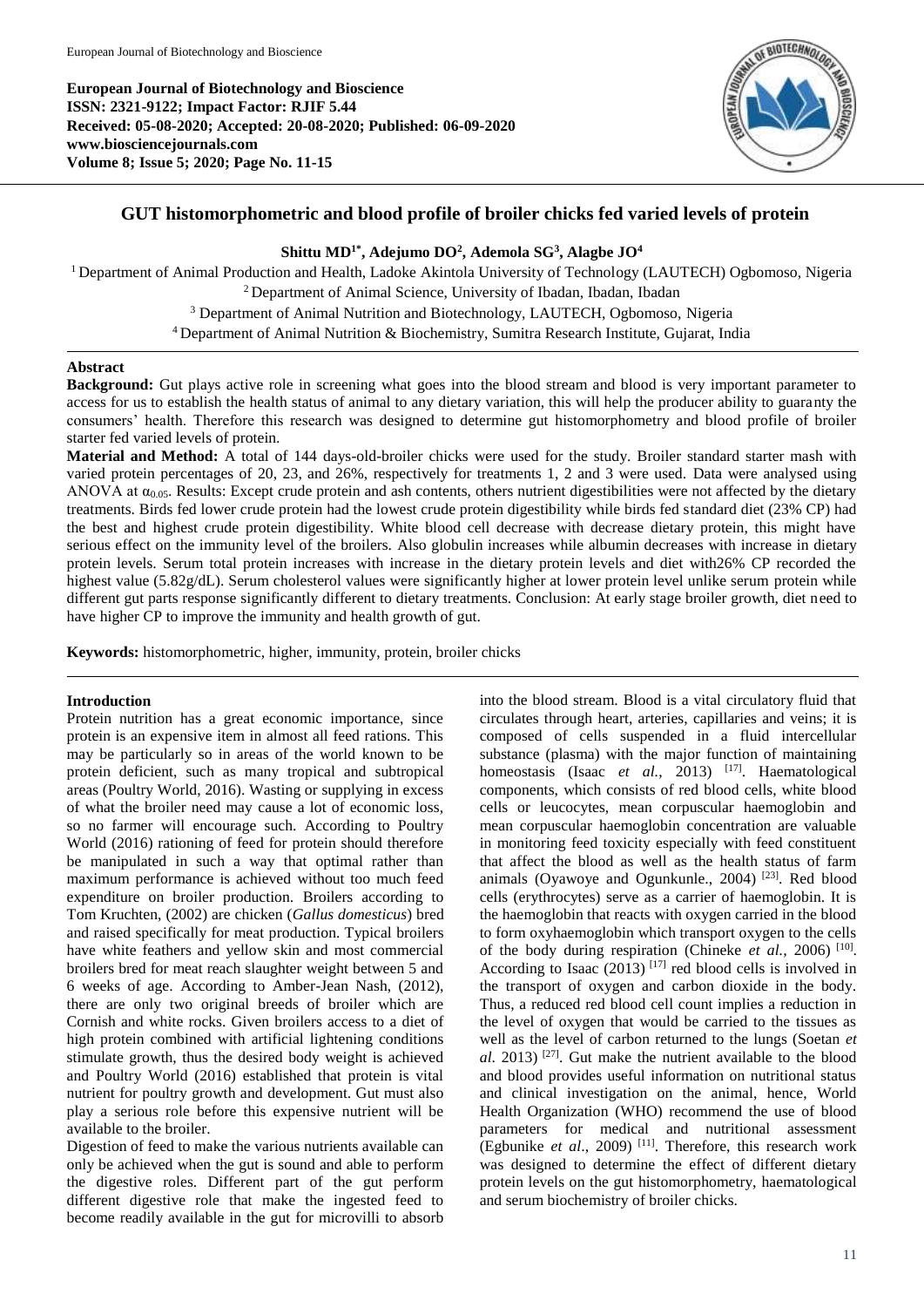#### **Materials and Methods**

The experiment was carried out at the Poultry Unit of the Teaching and Research Farm, LAUTECH, Ogbomosho, Oyo state, Nigeria, Ogbomoso is in the derived savannah zone of Nigeria.

#### **Pre-operational management**

Preparation before arrival of the birds include general cleaning of the pen which involved sweeping, washing, scrubbing, fumigation of the pen, removal of unused wood, repair and partitioning of damaged nets and also washing and disinfecting the feeder and watering trough, all these were done before the wood shavings was sourced for at Ogbomoso saw mill. Materials for brooding were made available while alternative provisions were put in place in case of electricity fluctuation.

#### **Animal Handling**

Total of one hundred and forty-four days old broiler chicks (Arbor acre strain) were used for the study and broiler starter mash containing 3000 Metabolisable energy Kcal/kg with varied protein percentage of 20, 23, and 26%, respectively for treatments 1, 2 and 3, tagged Diet 1, diets 2 and diet 3, respectively, were fed to the broiler chicks (Table 1). The chicks were weighed and randomly allotted to the three dietary treatments in triplicate of 16 chicks each in a completely randomized design.

**Table 1:** Composition of Starter Diets (g/100g DM)

| <b>Ingredients</b>                                              | Diet 1                          | Diet 2  | Diet 3              |
|-----------------------------------------------------------------|---------------------------------|---------|---------------------|
| Maize                                                           | 58.25                           | 52.05   | 41.95               |
| Soybeans                                                        | 30.20                           | 34.20   | 44.30               |
| Fish meal                                                       | 2.00                            | 2.00    | 2.00                |
| Brewer's dried grain                                            | 4.20                            | 4.20    | 4.20                |
| Vegetable Oil                                                   | 3.00                            | 3.00    | 3.00                |
| Di Calcium Phosphate                                            | 1.50                            | 1.50    | 1.50                |
| Oystershell                                                     | 1.25                            | 1.25    | 1.25                |
| Salt                                                            | 0.25                            | 0.25    | 0.25                |
| Methionine                                                      | 0.15                            | 0.15    | 0.15                |
| Lysine                                                          | 0.15                            | 1.15    | 1.15                |
| **Premix                                                        | 0.25                            | 0.25    | 0.25                |
| Total                                                           | 100.00                          | 100.00  | 100.00              |
| Crude protein (%)                                               | 20.02                           | 23.05   | 26.00               |
| Metabolisable Energy (kcal/g)                                   | 3164.45                         | 3131.02 | 3056.88             |
| Crude fibre (%)                                                 | 3.32                            | 3.68    | 3.75                |
| $\Gamma_{\rm tot}$ 1. $20\%$ CD $\Gamma_{\rm tot}$ 2. $20\%$ CD | $\Gamma_{\rm tot}$ 3. $26\%$ CD |         | $*$ <i>k</i> Dramiy |

Diet 1: 20%CP, Diet 2: 23%CP, Diet 3: 26%CP, \*\*Premix composition: Premix composition (per kg of diet) Vit (Vitamin) A=1000 IU; Vitamin D<sub>3</sub>=2000 IU; Vit E=4000 mg; Vit K<sub>3=</sub>900 mg; Vit B1=500 mg; Vit B2=2200 mg; Vit B3=5500 mg; Vit B12=4 mg; pp=18000; Folic acid=400 mg; Choline chloride=150000 mg; Antioxidant BHT=0.05%; Iron=1.80%; Copper=0.20%; Mn=2.40%; Cobalt=0.04%; Zn=2.80%; Iodine=0.04%; Selenium= 0.016%; Ca=12.8570% in 2.5kg.

#### **Digestibility trial**

At 28 days, four (4) birds were randomly selected per treatment and transferred to the metabolic cage for digestibility trial. The birds were acclimatized for three days, data on daily feed intake were collected. On the fourth day, the dropping of the birds were collected on aluminum foil paper and weighed at the same time using sensitive scale. The daily droppings from each treatment were dried, weighed before being grinded using manual grinder, and sub sample were taken for proximate composition

#### **Blood Analysis**

Blood samples were obtained from the jugular vein of two birds per replicate on the 28day into tubes containing EDTA (an anticoagulant) for haematology, while those for serum were without EDTA. The blood analysis was determined as reported by Shittu *el al*. (2017) [26] .

### **Gut histomorphometric analysis**

The samples were handled as described (Onderci *et al*.,  $2008$ ) <sup>[22]</sup>. The samples were placed in a10% buffered neutral formaldehyde solution (pH 7.2 - 7.4) and were gradually dehydrated with increasing concentrations of ethyl alcohol (50 - 100%). The dehydrated specimens were embedded in paraffin, sectioned at 5µm and stained with haematoxylin and eosin (Gracia et al., 2009) <sup>[12]</sup>. The sections were analyzed under a light microscope (Nikon Eclipse E200) and the height and width of the villus were measured using a computer assisted image analysis. A total of 15 intact well oriented cryptvillus units were selected randomly for each sample. The mean values attributed to individual bird were used in the statistical analysis. Villus height was measured from the tip of the villus to the cryptvillus junction, whereas crypt depth was defined as the depth of the invagination between adjacent villi (Hu and Guo,  $2006$ <sup>[14]</sup>. The villus width was defined as the distance from the outside epithelial edge along a line passing through the vertical midpoint of the villus. Data analysis: Data generated were subjected to ANOVA using SPSS version 12 at  $α_{0.05}$ .

### **Results and Discussion**

The digestibility of proximate constituents by broiler starter fed varied levels of protein is shown in Table 2. Except crude protein and ash contents, others nutrient digestibilities were not affected by the dietary treatments. Birds fed lower crude protein had the lowest crude protein digestibility while birds fed standard diet (23% CP) had the best and highest crude protein digestibility. Table 2 shows that broiler chick crude protein digestibility has to be met and adequate to avoid wastage and unavailable in the broiler diet. Lohakare *et al.* (2006)<sup>[21]</sup> suggested that increase dietary crude protein might lead to possible increase in the endogenous nitrogen losses due to increase in dietary protein levels and this suggest that the intake was in excess of the animals capacity to utilize nitrogen efficiently. The result of this study contradicts the report of Youssef *et al*.  $(2017)$  <sup>[32]</sup>, who observed increase in the crude protein digestibility as the dietary crude protein decreases. This may be as a result of the class and age of the chickens. The fact was supported by Youssef et al. (2017)<sup>[32]</sup> that different environmental, nutritional and hygienic conditions can affect the growth of broiler chickens.

Table 3shows the haematological parameters of the broiler fed varied levels of protein at starter phase**.** White blood cell decrease with decrease dietary protein, this might have serious effect on the immunity level of the broilers. Birds on lower crude protein diet had the highest blood monocytes (3.56%) level compare to other treatments. Also globulin increases while albumin decreases with increase in protein. Platelet activity processes were similar irrespective of the dietary protein level. Packed cell volume (PCV), MCV, MCH, Hb, monocytes of blood is a means of assessing clinical and nutritional health status of animals in feeding trial (Adeyemi *et al*., 2000) [3]. The protein requirements by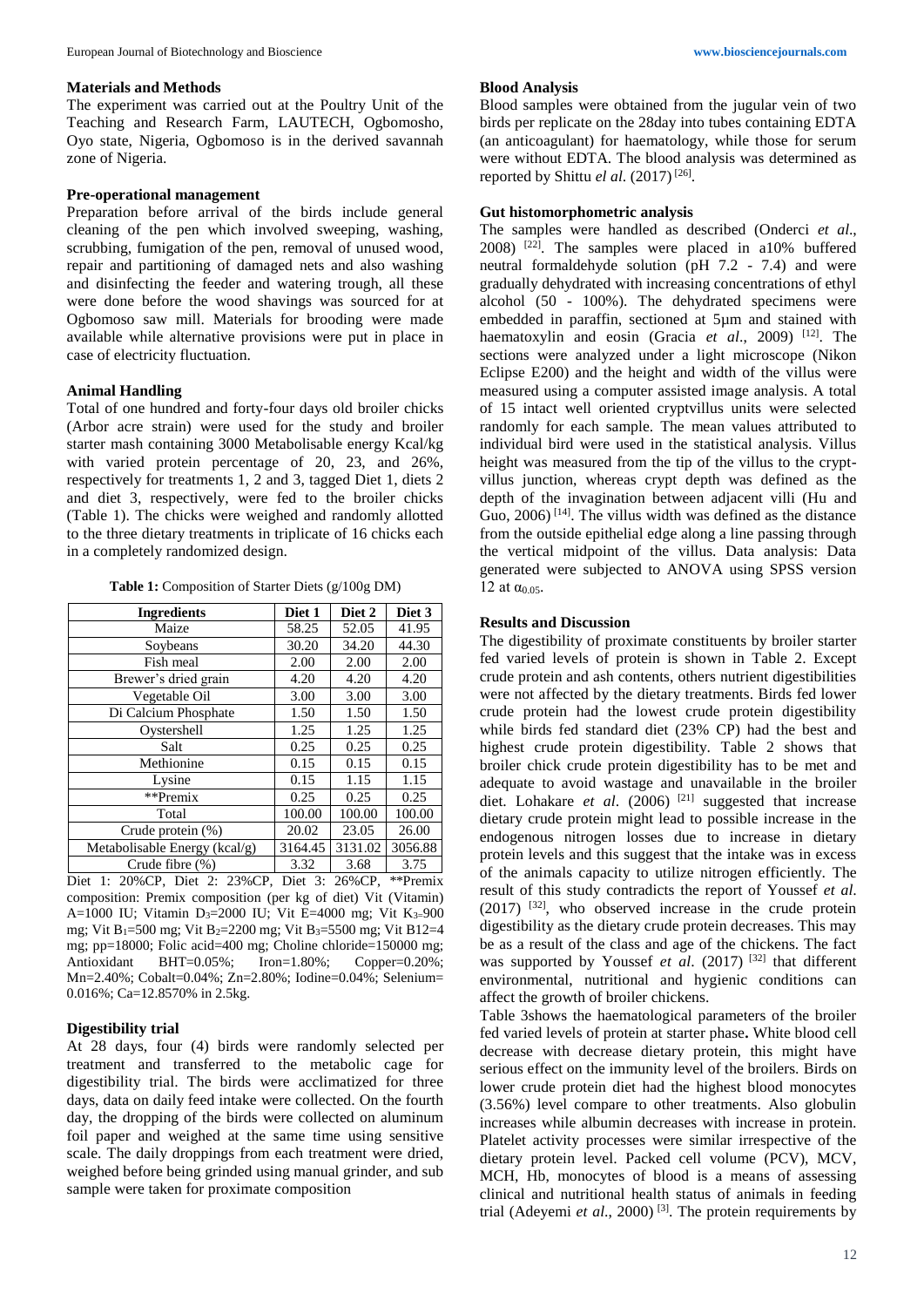animals depend on many factors such as species, breed, age, physiological status and environmental factors (Abdelrahman and Aljumaah, 2014) [1]. White blood cell decrease with decrease dietary protein, this might have serious effect on the immunity level of the broilers. This agrees with the report of Carlomagno *et al*. (1980) [8] that protein deficiency inhibits antibodies production cells in response to T-dependent antigens. Huwaida *et al*. (2013) [15] reported variation of different strain to different protein levels eg Cobb fed low protein had higher growth compare to Ross, Habbard etc. The authors reported variation in antibody titers as affected by strain, Ross fed high crude protein has higher antibodies titers.

Platelet activity processes were similar irrespective of the dietary protein level. This shows that 20% protein level still enable the normal activity of the thrombocytes of broiler at starter phase. Platelets help to stop the bleeding at any site of endothelium interruption, this research indicate that protein variation cannot interrupt platelet activities. According to Ijioma *et al*. (2015) [16] and Van der Bom *et al.* (2009) fall in platelets count has been associated with high values of bleeding and clotting times with bleeding problems as consequences. Low numbers of circulating platelets as well as platelet dysfunction increase the risk of bleeding (Van der Bom *et al.,* 2009). In animal with myeloproliferative disorders such as essential thrombocythemia, high levels of platelets may be associated with thrombotic and, to a lesser extent, with hemorrhagic complications, mostly at platelet counts exceeding normal range.

Table 4 shows the serum parameters of broiler starter fed varied levels of protein at starter phase. Except serum proteins and cholesterol other serum parameters were not affected by varied dietary protein levels. Globulin was steady at lower and recommended levels but the value increased significantly at higher dietary protein level above recommendation (4.38g/dL). Also serum total protein increases with increase in the dietary protein levels and diet with26% CP recorded the highest value (5.82g/dL). Serum cholesterol values were significantly higher at lower protein level unlike serum protein.

Increase in serum total protein with increase in the dietary protein levels (table 4), although serum creatinine was not affected establishes that serum total protein is sensitive to dietary protein variation than creatinine. This agreed with the report of Awosanya et al. (2000)<sup>[5]</sup>, which reported that blood protein and creatinine levels were dependent on the quality of dietary protein. Birds on lower crude protein diet had the highest blood monocytes level (3.56%) compare to other treatments, its means irrespective of the protein levels bird were still able to produce sufficient monocytes. It has been established earlier that excessive consumption of protein decreased the availability of protein (Jeong *et al*.,  $2010$ ) <sup>[18]</sup> and increased the excretion of the nitrogen as urea form (Han *et al*., 2001). Provision of insufficient nutrients limits the potential growth and production of animal, while feeding of excessive nutrients reduces the economic profitability and causes environment pollution (Jongbloed

and Lenis, 1992 and Paik, 1996)<sup>[19, 24]</sup>.

Increase of globulin and decrease in albumin are tied to an improved immune system function on broiler (Bovera *et al*. 2015, 2016) <sup>[6]</sup> and can positively affecting the health status of birds. Aspartate aminotransferase (AST) and alanine aminotransferase are enzymes released into the blood when certain organs or tissues, particularly the liver (disruption of hepatic cell as a result of necrosis) and heart are injured or damaged. AST and ALT were not affected as a result of varied dietary levels of protein, aspartate aminotransferase (AST) test is not liver specific, and measuring it alone is not sufficient for liver functionality. Therefore the result of this study indicates that the reduction of protein level up to 20%CP did not affect liver and heart functionality.

Table 5 shows the gut histomorphometric characteristics of broiler fed varied protein level (starter). Except inter villus and crypt depth all the gut histomorphometric characterizes measured were significantly affected by the protein levels. Different parts response significantly different to dietary treatments. Lower protein did not significantly affecting the crypt depth of the broiler chickens except when compared with the day-old record. Twenty percent protein level had the widest surface area.

Histomophometric analysis (table 5) was discovered to be the main parameters when study about gastrointestinal pathophysiology (Gulbinowicz et al., 2004) [13]. Twenty percent protein level had the widest surface area, this may be because the birds were able to improve the absorptive surface area to maximize the limited available protein in the diet. This might be a complementary atrophy, to enable the animal ability to obtain the needed nutrient. It seems to be a complex relationship between small intestine and nutritional factors. According to Caruso *et al*. (2012) [9] and Thomson *et al*. (1996) [28], nutrients may directly cause changes or adaptations in the intestinal mucosa. Since all the absorptive and also a part of the digestive capacity of the small intestine occur around and near villi and crypts (Kitt *et al*., 2001) [20]. Similarity between the crypt depths is an indication of sufficient transportation of enterocytes to the tip of the villi. It was reported by Thomson and Keelan, (1986) [28] that various substances and also different physiological or pathological conditions may change the proliferation rate of enterocytes in the crypt and affect their migration rate to the top of the villi.

**Table 2:** Apparent Nutrient Digestibility of Broiler starterFed Varied Levels of Protein

| Parameters (%)       | 20%CP              | 23%CP              | 26%CP              | <b>SEM</b> | SD <sub>±</sub> |
|----------------------|--------------------|--------------------|--------------------|------------|-----------------|
| Crude protein        | 41.26 <sup>c</sup> | 76.21 <sup>a</sup> | 54.26 <sup>b</sup> | 3.02       | 15.73           |
| <b>Ether Extract</b> | 84.21              | 83.06              | 82.90              | 0.59       | 0.06            |
| Crude Fibre          | 25.65              | 35.40              | 33.22              | 2.11       | 10.94           |
| Ash                  | 50.42 <sup>b</sup> | 63.79 <sup>a</sup> | 64.19 <sup>b</sup> | 1.61       | 8.40            |
| Dry matter           | 69.96              | 73.89              | 71.71              | 0.98       | 5.10            |
| NFE.                 | 77.63              | 75.87              | 74.79              | 0.72       | 376             |

a,b,c<sub>connote</sub> means in the same row with dissimilar superscripts are significant ( $p<0.05$ ). CP= Crude protein, SEM = standard error of mean, SD = standard deviation, NFE = Nitrogen free extract

**Table 3:** Haematology and serum parameters of the broiler starterfed varied levels of protein

| <b>Parameters</b> | 20%CP              | $23\%CP$           | $26\%CP$           | <b>SEM</b> | SD <sub>±</sub> |
|-------------------|--------------------|--------------------|--------------------|------------|-----------------|
| PCV(%)            | $26.67^{\rm a}$    | 22.22 <sup>b</sup> | 20.56 <sup>b</sup> | 0.50       | 3.68            |
| Hb(g/dL)          | 8.93               | 8.72               | 9.16               | 0.21       |                 |
| MCHC (%)          | 43.31 <sup>b</sup> | 46.59 <sup>b</sup> | $54.24^{\rm a}$    | 1.27       | 9.40            |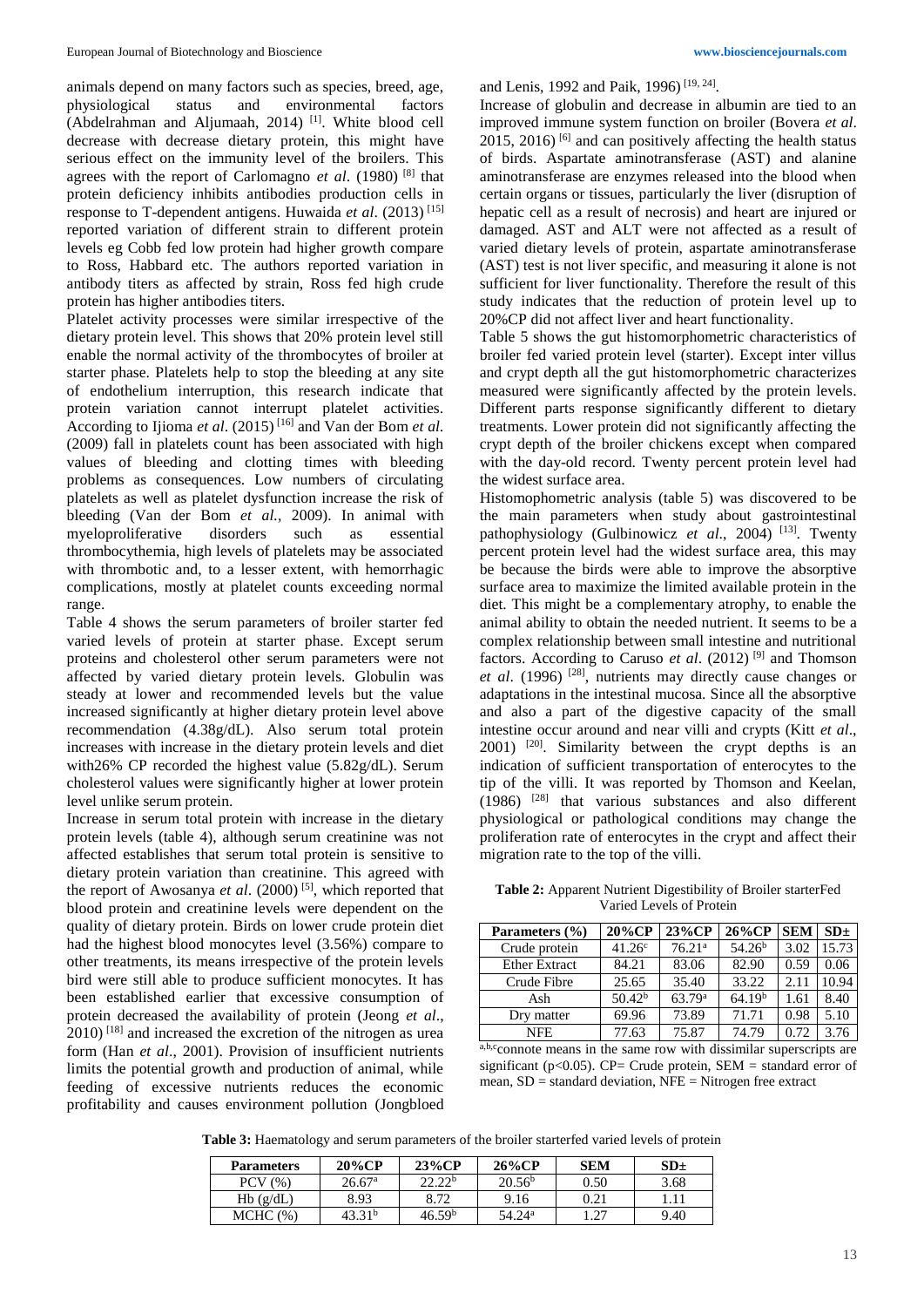| MCV $(\mu^3)$             | 78.01 <sup>a</sup> | $66.65^{\rm b}$    | 61.51 <sup>c</sup> | 1.38 | 10.17 |
|---------------------------|--------------------|--------------------|--------------------|------|-------|
| $MCH(\mu\mu g)$           | 33.74 <sup>a</sup> | 30.98 <sup>b</sup> | 31.82 <sup>b</sup> | 0.27 | 1.96  |
| Hb(g/dL)                  | $11.52^{\rm a}$    | 10.33 <sup>b</sup> | 10.62 <sup>b</sup> | 0.11 | 0.74  |
| RBC $(x106/L)$            | 3.42 <sup>a</sup>  | $3.33^{b}$         | 3.34 <sup>b</sup>  | 0.01 | 0.07  |
| WBC (x10 <sup>3</sup> /L) | 8.04 <sup>c</sup>  | 11.04 <sup>b</sup> | $13.95^{\rm a}$    | 0.43 | 3.16  |
| Lymphocytes $(\%)$        | 63.89              | 64.00              | 64.00              | 0.02 | 0.19  |
| Heterophils $(\%)$        | 26.77              | 24.33              | 26.56              | 0.23 | 38.49 |
| Monocytes $(\%)$          | 3.56 <sup>a</sup>  | 2.79 <sup>b</sup>  | 2.89 <sup>b</sup>  | 0.13 | 0.94  |
| Eosinophils $(\%)$        | 3.33 <sup>b</sup>  | $5.33^{a}$         | 2.22 <sup>c</sup>  | 0.24 | 1.78  |
| Basophils (%)             | 0.33               | 0.67               | 0.44               | 0.07 | 0.05  |
| Platelet $(x10^4/L)$      | 13.32              | 14.32              | 13.69              | 2.47 | 18.14 |

a,b,c: connote means in the same row with dissimilar superscripts are significant ( $p$ <0.05).  $CP=$  Crude protein,  $SEM =$  standard error of mean,  $SD =$  standard deviation

**Table 4:** Serum parameters of the broiler fed varied levels of protein (Starter phase)

| <b>Parameters</b>      | 20%CP             | 23%CP             | 26%CP              | <b>SEM</b> | SD <sub>±</sub> |
|------------------------|-------------------|-------------------|--------------------|------------|-----------------|
| AST (IU/L)             | 159.54            | 157.25            | 160.23             | 3.04       | 22.33           |
| $ALT$ ( $IU/L$ )       | 2.99              | 2.92              | 3.00               | 0.09       | 0.69            |
| Albumin $(g/dL)$       | 1.47              | 1.35              | 1.26               | 0.03       | 0.24            |
| Globulin $(g/dL)$      | $2.83^{b}$        | $2.83^{b}$        | 4.38 <sup>a</sup>  | 0.16       | 1.19            |
| Total protein $(g/dL)$ | 4.31 <sup>b</sup> | 4.42 <sup>b</sup> | 5.82 <sup>a</sup>  | 0.16       | 1.19            |
| Creatinine (mg/dL)     | 1.85              | 2.89              | 1.58               | 0.19       | 1.44            |
| Cholesterol $(mg/dL)$  | $129.60^{\circ}$  | $134.46^{\rm a}$  | 81.78 <sup>b</sup> | 4.59       | 33.76           |

a,b: connote means in the same row with dissimilar superscripts are significant ( $p$ <0.05). CP= Crude protein, SEM = standard error of mean, AST = Aspartate transaminase, ALT = Alanine transaminase

**Table 5:** Gut Histomorphometric Characteristics of Broiler fed Varied Protein Level (Starter)

| <b>Parameters</b>      | 20%CP                 | 23%CP               | $26\%CP$              | Day-old             | <b>SEM</b> | SD <sub>±</sub> |
|------------------------|-----------------------|---------------------|-----------------------|---------------------|------------|-----------------|
| Villus Height (µm)     | $203.58^{\rm a}$      | 151.92 <sup>b</sup> | 190.74 <sup>a</sup>   | $35.43^{\circ}$     | 9.01       | 69.86           |
| Villus width $(\mu m)$ | $51.476$ <sup>a</sup> | $51.49^{\rm a}$     | $47.47^{\rm a}$       | 6.06 <sup>b</sup>   | 2.57       | 19.97           |
| Crypt Depth $(\mu m)$  | 38.32 <sup>a</sup>    | $40.43^{\rm a}$     | $38.40^a$             | 7.16 <sup>b</sup>   | 1.89       | 14.67           |
| $MT \,(\mu m)$         | 19.83 <sup>b</sup>    | $18.10^{b}$         | $26.65^{\rm a}$       | $12.26^{\circ}$     | 1.03       | 8.01            |
| Inter Villus $(\mu m)$ | 7.94 <sup>a</sup>     | $9.45^{\rm a}$      | 8.19 <sup>a</sup>     | 2.47 <sup>b</sup>   | 0.45       | 3.50            |
| VH:CD                  | 4.01 <sup>b</sup>     | 2.96 <sup>c</sup>   | 3.88 <sup>b</sup>     | 5.93 <sup>a</sup>   | 0.17       | 1.32            |
| $AVSA$ ( $\mu$ m)      | 34944.28 <sup>a</sup> | $26731.61^{\circ}$  | 31618.08 <sup>b</sup> | 699.64 <sup>d</sup> | 87.56      | 223.41          |

MT = Muscular Thickness, AVSA= Average Villus Surface Area, SEM = standard error of mean,  $SD =$  standard deviation,  $BDG =$  Brewery dry grain,  $SSG =$  Sorghum spent grain.

#### **References**

- 1. Abdelrahman MM, Aljumaah RS. Dietary protein level and performance of growing Baladi kids. Iranian J of Veterinary Research, Shiraz University, 2014.
- 2. Adedokun SA, Adeola O. Calcium and phosphorus digestibility: Metabolic limits. The Journal of Applied Poult. Research. 2013; 22(3):600-608.
- 3. Adeyemi OA, Fasina OE, Balogun MO. Utilization of full fat Jatropha seeds in broiler diet: Effect on haematological parameters and blood chemistry. Proceedings of the 25th Conference of Nigerian Society, 2000.
- 4. Amber-Jean N. United States environmental protection agency: Background, 2012.
- 5. Awosanya B, Joseph JK, Apata DF, Ayoola MA. Performance, blood chemistry and carcass quality attributes of rabbits fed raw and processed Puereria seed meal. Tropical J of Animal Sci. 2000; 7:89-96.
- 6. Bovera F, Loponte R, Marono S, Piccolo G, Parisi G, Iaconisi V, *et al*. Use of Tenebrio molitor larvae meal as protein source in broiler diet: effect on growth performance, nutrient digestibility, and carcass and meat traits. J Anim Sci. 2016; 94:639-647.
- 7. Bovera F, Piccolo G, Gasco L, Marono S, Loponte R, Vassalotti G, *et al*. Yellow mealworm larvae (Tenebrio molitor, L.) as a possible alternative to soybean meal in

broiler diets. Br Poult Sci. 2015; 56:569-575.

- 8. Carlomagno MA, Alito AE, Rife SU, Glmeno AL. Bcell immune response during total protein deprivation. Acta Physiol. Lat. Am. 1980; 30:187-192.
- 9. Caruso M, Demonte A, Neves VA. Histomorphometric study of role of lactoferrin in atrophy of the intestinal mucosa of rats. Health. 2012; 4:1362-1370.
- 10. Chineke CA, Ologun AG, Ikeobi CON. Haematological parameters in rabbit breeds and crosses in humid tropics. Pakistan journal of biological sciences. 2006; 9(11):2102-2106.
- 11. Egbunike GN, Agiang EA, Owosibo AO, Fafute AA. Effect of protein on performance and haematology of broiler fed cassava peel based diets. Archirus De Zeotecnia. 2009; 58:224-656.
- 12. Gracia MI, Lázaro R, Latorre MA, Medel P, Araníbar MJ, Jiménez-Moreno E, *et al*. Influence of enzymesupplementation of diets and cooking-flaking of maize on digestive traits and growth performance of broilers from 1 to 21 days of age. Anim. Feed Sci. Technol. 2009; 150:303-315.
- 13. Gulbinowicz M, Berdel B, Wójcik S, Dziewiatkowski J, Oikarinen S, Mutanen M, *et al*. Morphometric analysis of the small intestine in wild type mice C57BL/6L- a developmental study. Folia Morphol (Warsz). 2004; 63:423-30.